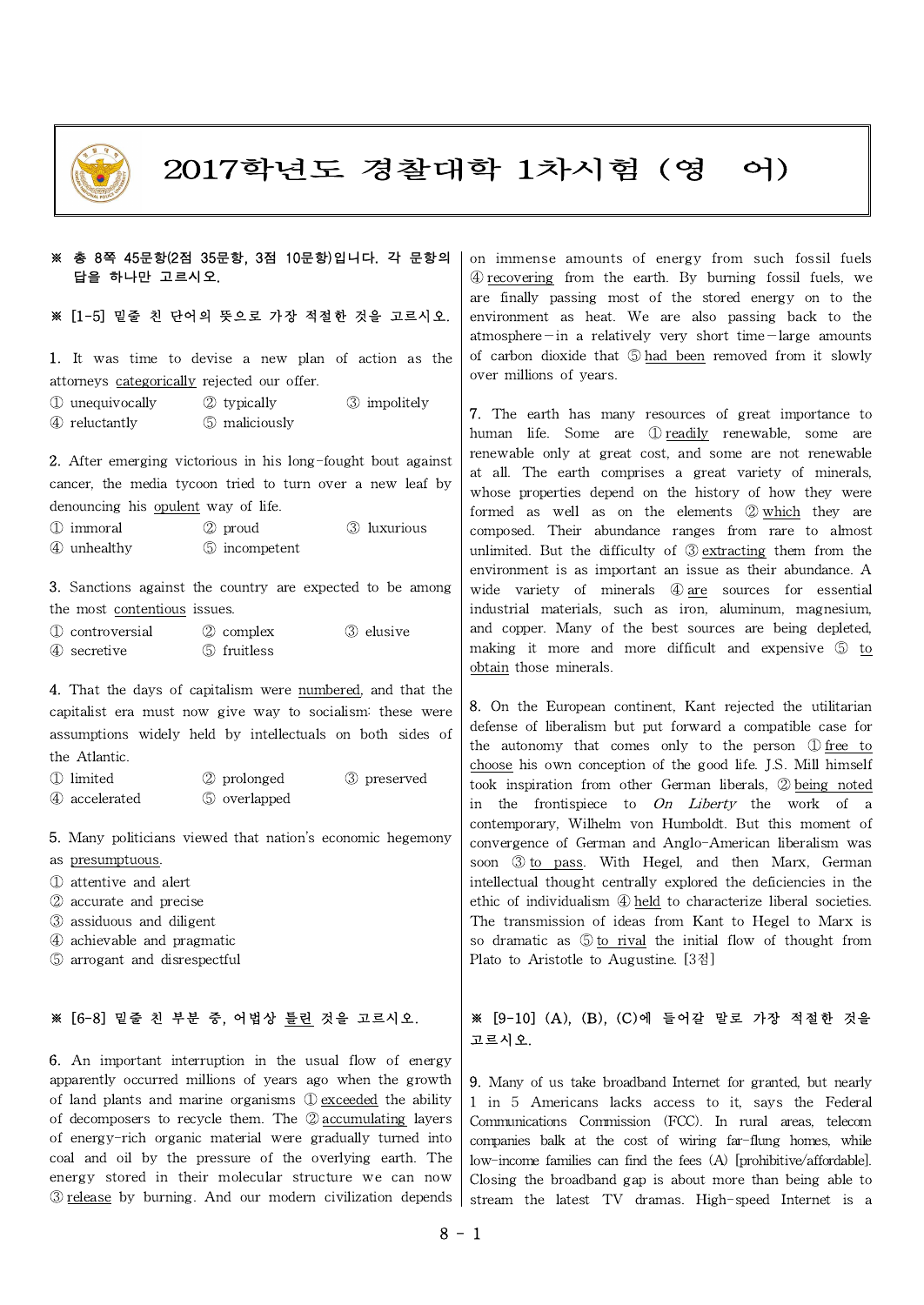critical tool of modern life, (B) [constraining/enabling] kids to learn digitally and adults to work via the cloud. The FCC recently approved a small broadband subsidy, but the real solution may lie in (C) [increased/decreased] competition for a notoriously consolidated industry. [3점]

|     | (A)           |          | (R)          |                                        | (C)       |
|-----|---------------|----------|--------------|----------------------------------------|-----------|
|     | 1 prohibitive | $\cdots$ | enabling     | $\ldots$                               | increased |
|     | 2 prohibitive | $\ldots$ | enabling     | $\bullet$ + $\bullet$                  | decreased |
|     | 3 prohibitive | $\ldots$ | constraining | $\sim 1000$                            | decreased |
| (4) | affordable    | $\cdots$ | constraining | $\mathcal{L}(\mathbf{r},\mathbf{r})$ . | increased |
| (5) | affordable    | $\ldots$ | enabling     | $\cdots$                               | decreased |

10. As evolutionary scholar Henry Plotkin says, gaining knowledge of the world across countless generations of organisms, evolution conserves knowledge selectively relative to criteria of need, and that collective knowledge is then held within the gene pool of species. Such collective knowledge is doled out to individuals, who come into the world with (A) [innate/acquired] ideas and predispositions to learn only certain things in specific ways. In other words, whether you're hunting on the savannah or choosing between millions of videos on YouTube, your brain is programmed to (B) [adopt/ignore] almost everything and home in only on what is most important or interesting. Otherwise, you'd be pointing your spear at every tree and rock or, just as annoyingly, you'd be lost in an infinite trail of video links, hoping in vain to find something worthwhile. With an understanding of the (C) [discriminating/integrating] nature of our genes, we can begin to construct the basis for stories that grab our attention and stay in our memory.

|               | A.         |          | B      |          | (C)            | ٤            |
|---------------|------------|----------|--------|----------|----------------|--------------|
| ➀             | acquired   | $\cdots$ | ignore | $\cdots$ | integrating    | $\mathbf{I}$ |
|               | 2 acquired | $\cdots$ | ignore | $\cdots$ | discriminating |              |
| $\circled{3}$ | innate     | $\cdots$ | ignore | $\cdots$ | discriminating |              |
| (4)           | innate     | $\cdots$ | adopt  | $\cdots$ | integrating    |              |
| (5)           | innate     | $\cdots$ | adopt  | $\cdots$ | discriminating |              |

## ※ [11-13] 다음 글의 밑줄 친 부분 중, 문맥상 낱말의 쓰임 이 적절하지 않은 것을 고르시오.

11. Sea level rise along any given stretch of coast depends on how far away it is from the globe's two big ice buckets: Greenland and Antarctica. While it's easy to think the closest countries will see the biggest rise as the ice melts, it's not so ① simple. Greenland and Antarctica's massive ice sheets ② exert a strong gravitational pull on the waters around them, but as they melt, the attraction weakens, causing nearby sea levels to fall. In addition, without the burden of weight from the ice, the land uplifts, 3 rising slightly more above the water. The effect diminishes with distance, so it's actually the places farther away from the melting ice that will see the biggest ④ drop in sea level. Ocean currents help push the meltwater around the globe. "It's really an amazing and somewhat ⑤ counterintuitive result, but that's the reality," says Jerry Mitrovica, a geophysicist at Harvard University. [3점]

12. Four little heads pop up simultaneously in a pool of blue-black water surrounded by ice as far as the eye can see. They seem to hesitate, reluctant to leave the watery world through which they swim as ① effortlessly as fish. They are Adélie penguins, and the ice ② endangers their existence. The birds leap about excitedly in tight circles, going in and out of the water, perfectly at ease in this ③ frigid sea that surrounds the shores of Antarctica. Their food is tied, literally, to the frozen ocean. Within layers of sea ice, microscopic algae bloom in profusion as sunlight floods in from above. When the sea ice melts with the beginning of summer, the ice algae escape into the water, where they are  $\Phi$  grazed on by dense swarms of krill-a type of shrimplike crustacean. The krill, 5 in turn, are the Adélie penguins' primary food source.

13. The human genome contains an ① enormous amount of information to guide the construction of a complex organism. In a growing number of cases, particular genes can be tied to aspects of cognition, language, and personality. When psychological traits vary, much of the variation comes from ② differences in genes: identical twins are more similar than fraternal twins, and biological siblings are more similar than adoptive siblings, whether ③ raised together or apart. A person's temperament and personality emerge early in life and remain fairly ④ unpredictable throughout the lifespan. And both personality and intelligence show few or no effects of children's particular home environments within their culture: children reared in the same family are similar mainly because of their ⑤ shared genes. Furthermore, neuroscience is showing that the brain's basic architecture develops under genetic control. [3점]

## 14. Walter Reed에 관한 다음 글의 내용과 일치하는 것은?

Walter Reed, medical doctor, was a U.S. Army physician who in 1901 found that yellow fever is transmitted by a particular mosquito species. He was born in Virginia and completed the M.D. degree in 1869 at the University of Virginia. Reed obtained his second M.D. in 1870 at New York University's Bellevue Hospital Medical College. Reed joined the U.S. Army as a medical doctor. Then, he got married in 1876. The couple had a son and a daughter, and they adopted a Native American girl later. He also served as the curator of the Army Medical Museum, which later became the National Museum of Health and Medicine. He was stationed to Cuba to study yellow fever, which killed thousands of soldiers. With the help of other doctors, Reed confirmed that the disease is transmitted by mosquitoes. This finding saved countless lives. To commemorate his achievements, many U.S. hospitals were named after Reed.

- ① yellow fever의 백신을 개발했다.
- ② medical doctor 학위를 두 번 취득했다.
- ③ 두 아이의 아버지가 된 후에 중국 아이를 입양했다.
- ④ 버지니아 의대 박물관 curator를 역임했다.
- ⑤ 쿠바에 자신의 이름을 딴 병원을 설립했다.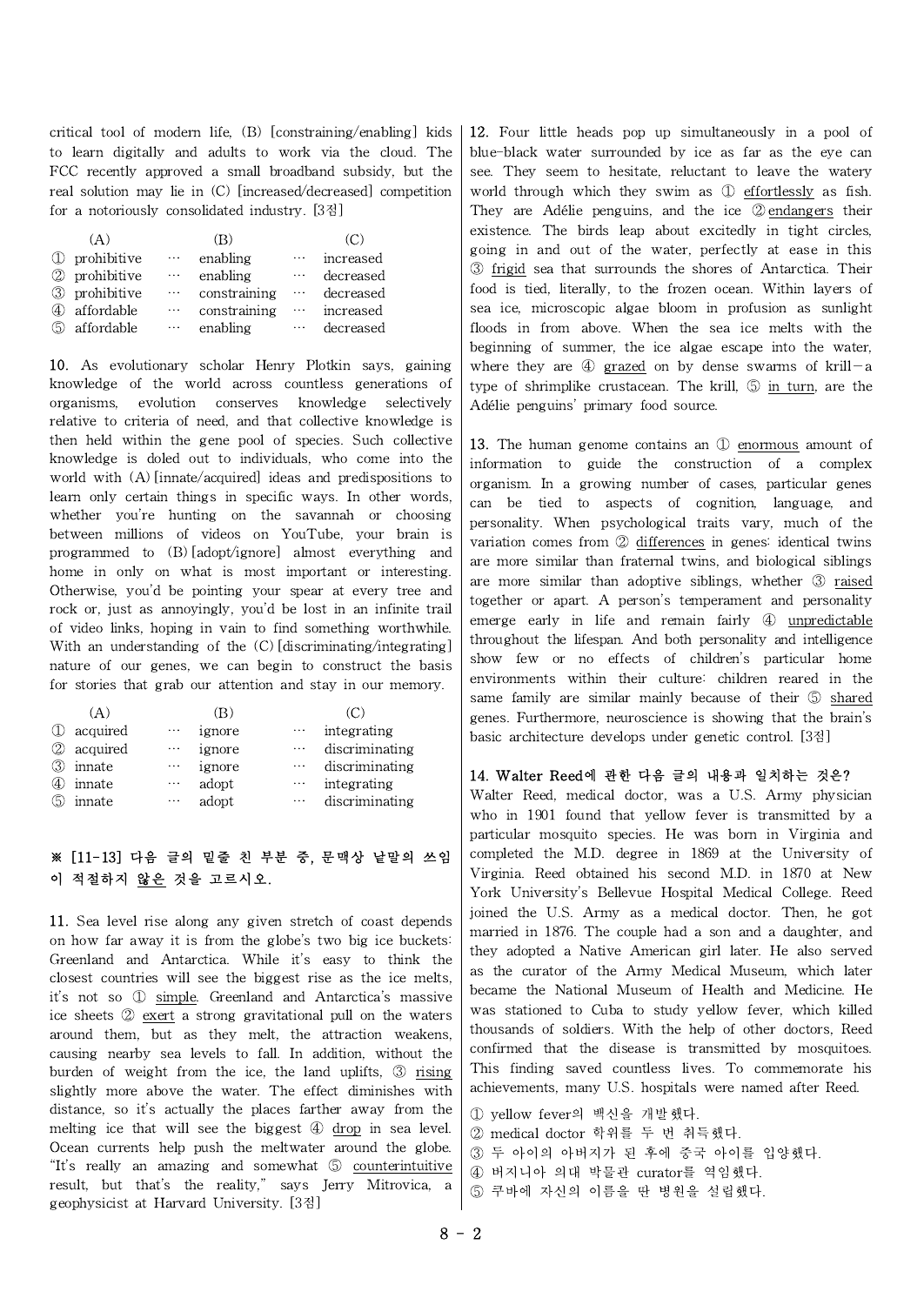#### 15. Lewis와 Clark의 탐사에 관한 다음 글의 내용과 일치하는 것은?

In 1803, the U.S. government purchased the entire area of Louisiana from France. The territory stretched from the Mississippi River to the middle of the Rocky Mountains, but no one was really sure where the Mississippi River started or where exactly the Rocky Mountains were located. President Thomas Jefferson commissioned an expedition in this area. It comprised a selected group of U.S. Army volunteers under the command of Captain Meriwether Lewis and Second Lieutenant William Clark. Their perilous journey lasted from May 1804 to September 1806. Their primary objective was to explore and to map the newly acquired territory, and to find a practical route across the western half of the continent. Lewis and Clark departed with forty-three men and supplies for two years. They became acquainted with a sixteen-year-old Native American woman named Sacajawea, which means Bird Woman. With her help, Lewis and Clark obtained horses from the Indians and passed the Indian territory without much trouble.

① 미국은 영국으로부터 Louisiana 지역을 매입했다.

② 탐사는 이미 알려진 Mississippi 강의 시작점에서 출발했다.

③ 탐사 대원들은 육군의 추천을 통해 선발됐다.

④ 모든 탐사를 마치기까지 4년 이상의 기간이 걸렸다.

⑤ 탐사 중에 원주민 여성의 도움을 받았다.

## 16. halibut에 관한 다음 글의 내용과 일치하지 않는 것은?

Halibut is a common name principally applied to the two flatfish from the family of right-eye flounders in the North Atlantic and the North Pacific. Halibut is dark brown on the top side with an off-white underbelly and has very small scales invisible to the naked eye embedded in its skin. At birth, it has an eye on each side of the head. After six months, one eye migrates to the other side. Halibut is often boiled, deep-fried or grilled while fresh. Smoking is more difficult with halibut meat than it is with salmon, due to its ultra-low fat content. Currently, the Atlantic  $\int \hat{p}$  obsolete population is so depleted through overfishing that it may be  $\int \Phi$  flexible declared an endangered species.

 북대서양과 북태평양에 서식하는 넙치과 생선이다. 육안으로 볼 수 없는 비늘을 가지고 있다. 부화 후 6개월까지는 눈이 머리 양쪽에 있다. 지방 함유량이 낮기 때문에, 연어보다 훈제하기가 어렵다 태평양 지역에서 멸종위기 종으로 공표되었다.

#### 17. alien species에 관한 다음 글의 내용과 일치하지 않는 것은?

Ecologists generally define an alien species as one that people, inadvertently or deliberately, carried to its new location. "Only a small percentage of alien species cause problems in their new habitats," says a professor of ecology and evolutionary biology. Yet appearances can deceive, ecologists caution, and many of these exotics may be considered acceptable only because no one has documented their harmful effects. What is more, non-native species can appear innocuous for decades, then turn invasive. Faced with such uncertainty, many ecologists argue for strong steps to be taken. Their approach is to remove exotics from natural ecosystems. But a number of experts question the scientific wisdom of trying to roll back ecosystems to a time when they were more natural. Even many ecologists who would like to rid ecosystems of all exotics admit that this goal is impractical. Further, Professor Rosenzweig at the University of Arizona challenges the prevailing view that invasive alien species reduce biodiversity. The exotics increase the number of species in the environment. Even if alien species cause extinctions, the extinction phase will eventually end, and new species may then begin to evolve, he explains.

- ① 새 환경에서 거의 문제를 일으키지 않는다고 생각하는 것 은 잘못된 관측일 수 있다.
- ② 새 환경에서 수 십 년간 무해했으나, 그 이후 환경을 해치 는 경우도 있다.
- ③ alien species가 제거된 생태계를 선호하는 생태학자들이 있다.
- ④ Rosenzweig 교수는 alien species가 생태 다양성을 저해한 다는 견해를 반박한다.
- ⑤ 다른 species의 멸종을 초래하기 시작하면 그 현상은 멈추 지 않는다.

## ※ [18-23] 다음 글의 빈칸에 들어갈 말로 가장 적절한 것을 고르시오.

18. Judges read statutes and the Constitution for help in devising or refining a rule of conduct that may have a significant impact on the welfare of the community. The community is not always willing to allow its choices to be controlled by what people who lived two centuries ago wrote into the Constitution. The procedure for amending the Constitution is, however, so cumbersome that the judges are under great pressure to use the interpretive process to keep the original document .

② translated ③ concise ④ flexible⑤ judgmental

19. I go to the Grand Canyon, for instance. I take great pleasure in the views, and I write to you, my good friend, a postcard with the simple message "Wish you were here." What do I mean by this familiar saying? I mean that my pleasure in seeing the Grand Canyon would be greater if I could share it with you. I sense that, as good as it is to be at the Grand Canyon even by myself, it would be that much better if I could share the experience with you. In other words, my postcard is saying that friends share a common good in the special sense that our pleasure in seeing the Grand Canyon together \_\_\_\_\_\_\_\_\_\_\_ my pleasure and your pleasure in seeing the canyon on separate days.

- ① can be divided into
- ② is more than the sum of
- ③ equals the combined amount of
- ④ can last in memory longer than
- ⑤ does not have to take into consideration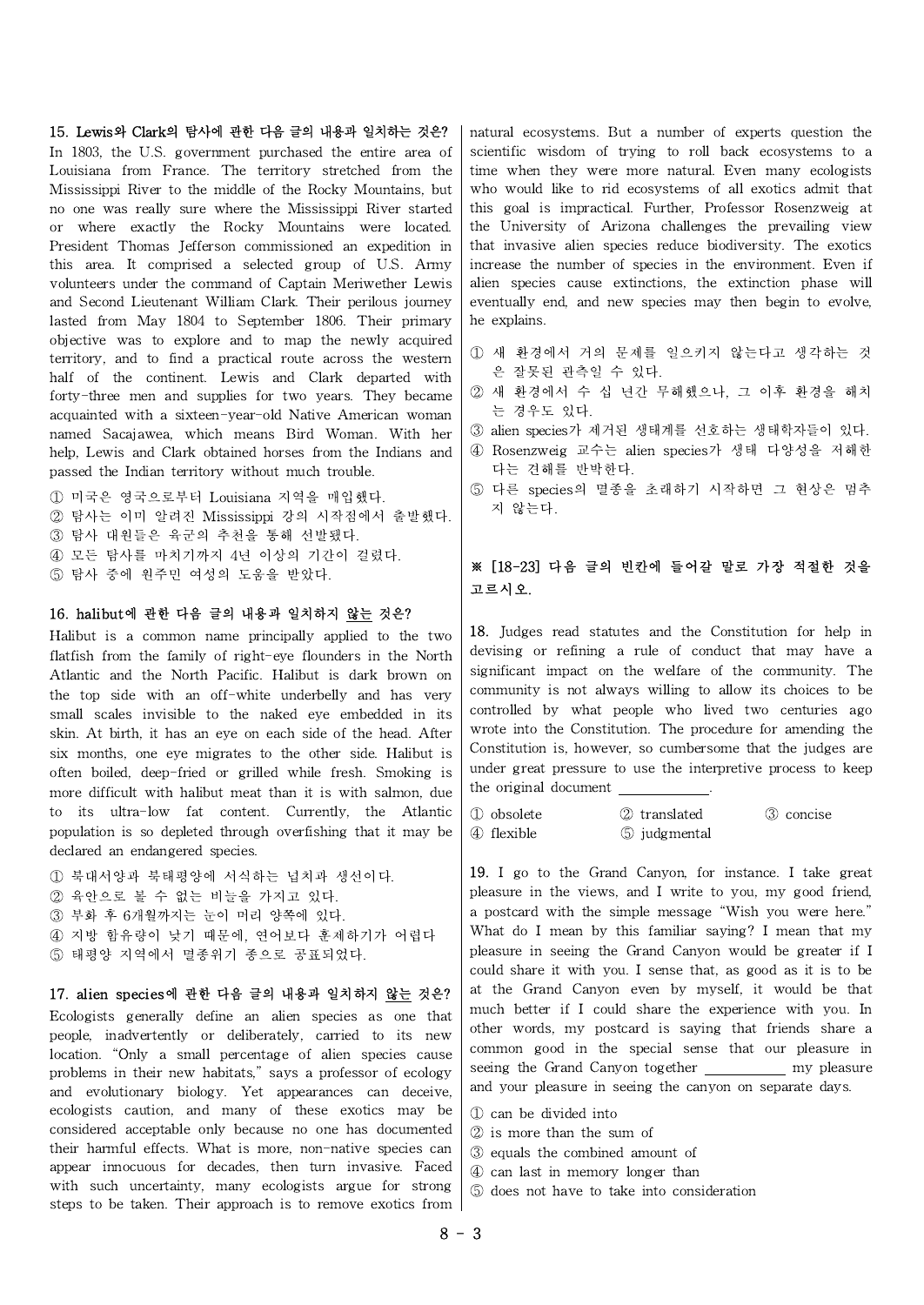20. The coyote is a long, slim, sick and sorry-looking skeleton, with a gray wolf-skin stretched over it, a tolerably bushy tail that forever sags down, a furtive and evil eye, and a long, sharp face, with slightly lifted lip and exposed teeth. He has a general slinking expression all over. The coyote is a living, breathing . He is always hungry. He is always poor, out of luck, and friendless. The meanest creatures despise him, and even the fleas would desert him in a blink of an eye.[3점]

- ① epitome of wrath ② analogy of sadism
- ③ allegory of want ④ symbol of efficiency
- ⑤ metaphor of dominance

21. When I was young I was very impressed by how food producers could fill jars with whole walnuts. Somehow they could crack the shells while leaving the nuts intact. Most of the times I tried it, I ended up with mixed pieces of shell and nut, managing to get the nut out whole only once every ten times or so. Later, however, I learned that although the manufacturers had a better success rate than I did, they often ended up with mixed shell and nut pieces, too. But I also learned that they did something else: they . On those occasions when they were

successful, they'd take the whole nuts and stick them in a jar labeled "Whole Walnuts." And on the other occasions, they'd separate the nut pieces from the shell and stick them in a jar labeled "Walnut Pieces."

- ① selected their results
- ② bred special kinds of nuts
- ③ used brand new equipment
- ④ mixed up their nuts for sale
- ⑤ learned the lesson the hard way

22. In Hobbes's special vocabulary, "natural rights" are what we have already in the state of nature: a right to do anything that protects our vital motions. Hobbes derives the first law of nature from the fear of death in the state of nature. He derives the second law from the first: I should be willing to surrender my natural right to wage war against you, to the extent that you are reciprocally willing to surrender your natural right to wage war against me. . Each individually seeks "some Good to himself" in agreeing to surrender the rights of war, and this Good is "nothing else but the security of a man's person." [3점]

- ① This mutual disarming is in each person's self-interest
- ② This shared indifference promotes the peace of the society
- ③ This reciprocal surrender of rights means fostering animosity
- ④ This social compromise is conducive to reinforcing the law of nature
- ⑤ This restraint of waging wars does do good to the weaker of the parties

23. Social learning in the form of stimulus or local enhancement plays an indispensable role in human development, as it does in the cognitive development of many social species. In some cases, however, human beings learn from one another in a qualitatively different way. Human beings sometimes engage in what we call cultural learning. In cultural learning, learners do not just direct their attention to the location of another individual's activity; rather, . It is learning in which the learner is attempting to learn not from another, but through another.

- ① they rely on their own insight to understand others
- ② they extensively enhance the overall cultural flexibility
- ③ they attempt to see a situation the way the other sees it
- ④ they learn to second-guess the hidden agenda of others
- ⑤ they empower themselves to engage in autonomous learning

#### 24. 빈칸 (A)와 (B)에 들어갈 말로 가장 적절한 것은?

One basic criterion for comparing countries is their levels of economic development. The most common tool that economists use to measure economic development is gross domestic product (GDP). GDP provides a basic benchmark for the average per capita income in a country.  $(A)$ GDP statistics can be quite misleading. For one thing, people may earn far more in some countries than they do in others, but those raw figures do not take into account the relative costs of living in those countries.  $(B)$ as exchange rates between national currencies rise or fall, countries can look richer or poorer than they are.

| (A)           |           | (B)         |
|---------------|-----------|-------------|
| ① In contrast | $\cdots$  | However     |
| 2 In contrast | $\cdots$  | For example |
| 3 Moreover    | $\cdots$  | Therefore   |
| 4) However    | $\ddotsc$ | Moreover    |
| 5 However     |           | In contrast |

## ※ [25-26] 다음 글의 제목으로 가장 적절한 것을 고르시오.

25. When you're carrying extra pounds, the extra expenses add up, starting with health care. In a 2013 Duke study, researchers tracked health care spending by body mass index (BMI) levels. The average annual cost for a person with a low BMI of 19 was \$2,541. With a BMI of  $25$ considered overweight—it was \$2,893. At a BMI of 33, what's deemed obese, the costs topped \$3,439. "The risk of illness starts increasing already from the lower end of 'normal weight,'" says lead researcher Truls Ostbye. The add-ons don't end at the doctor's office. A 2010 McKinsey study estimated that obese Americans spend an aggregate of \$30 billion extra on clothes. It is also estimated that a 40-year-old obese man will pay twice as much for life insurance.

- ① Increasing Costs of Health Care
- ② Lose Weight, Lower Risk of Illness
- ③ The Price You Pay for Extra Pounds
- ④ Do Obese People Spend More on Clothes?
- ⑤ BMI: Not an Accurate Indicator of Weight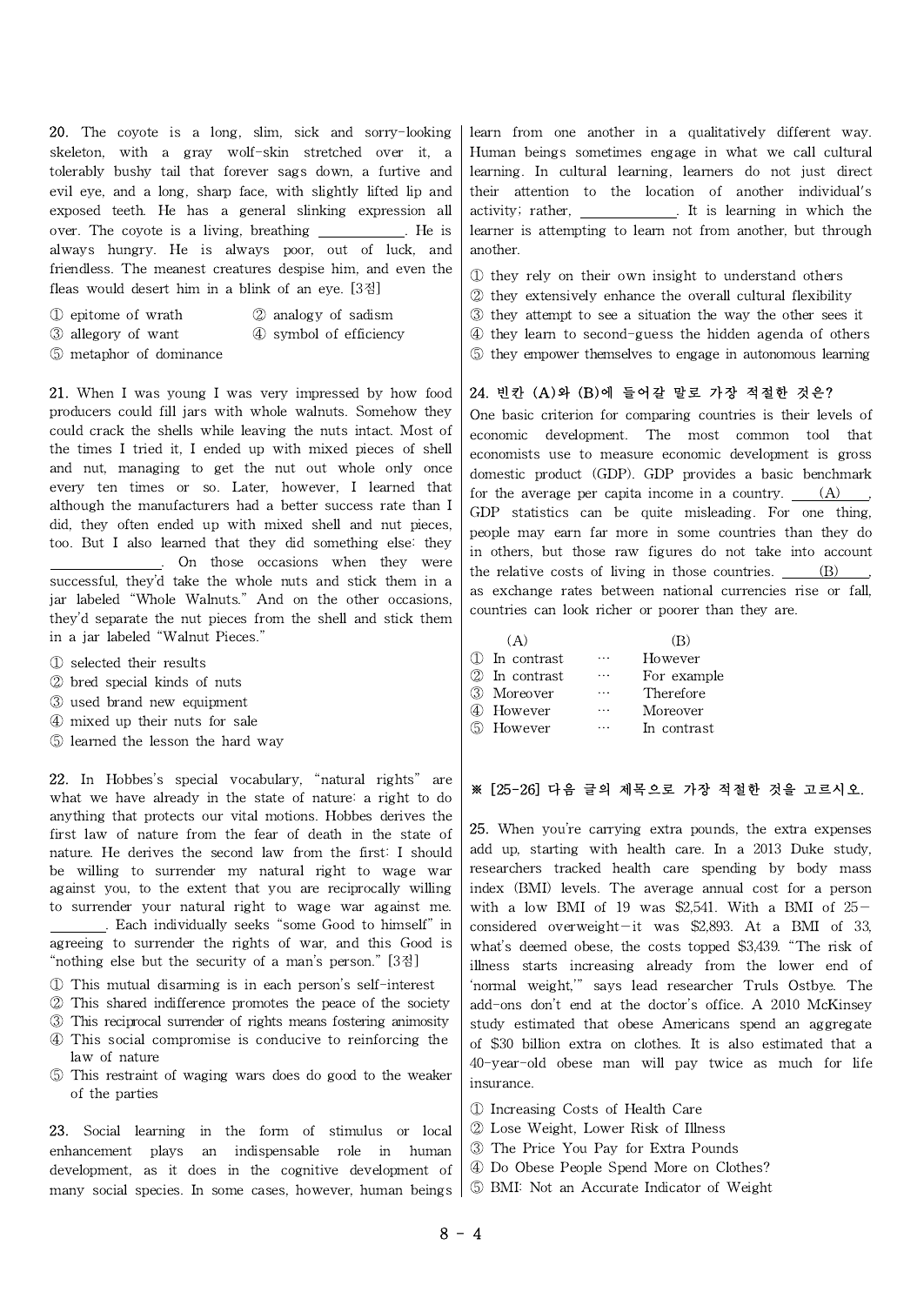26. Climbing the automobile ladder was hard work, and staying on top was even harder. Each year, employing the practice of perceived obsolescence, Chevrolet would roll out an entirely redesigned, and usually larger, model. A car that had been the height of fashion yesterday would look small, embarrassing, and worn-out tomorrow. As you would imagine, all of this provoked a good deal of anxiety from the bottom to the top of American society. Then in 1959, seemingly out of nowhere, simple full-page newspaper ads began to appear with an unadorned image of the Volkswagen Beetle and the headline "Think Small." The ad didn't say much more, except that the car was modest and efficient—it even called the Beetle a "flivver," contemporary slang for a piece of junk. People found the ads shockingly honest and hilarious, allowing them to publicly express an unnamed anxiety that marketers had been instilling in them for years. Will I make it to the top of the ladder? Who Cares? [3점]

- ① Hard Economic Times: Think Small
- ② At the Top of the Automobile Ladder
- ③ New Ad: Step Down From Your Ladders
- ④ Does Your Car Represent Your Social Status?
- ⑤ International Automobile Warfare: Size Matters

## ※ [27-28] 다음 글의 주제로 가장 적절한 것을 고르시오.

27. The emotional reaction of disgust is often associated with the obdurate refusal of young children to consume certain vegetables. While such disgust may seem absurd to parents determined to supply their children with nutritious foods, scientists interested in hygienic behavior have a rational explanation. This theory contends that people have developed disgust as a protective mechanism against unfamiliar and possibly harmful objects. A recent study shows that disgust not only deters the ingestion of dangerous substances, but also dissuades people from entering potentially contagious situations. For instance, subjects of the study declared crowded railcars to be more disgusting than empty ones and lice more disgusting than wasps.

- ① the role of disgust in keeping people safe
- ② the advantages of getting proper nutrition
- ③ the difference between danger and contagion
- ④ the importance of avoiding harmful substances
- ⑤ the necessity of practicing good hygienic behavior

28. Success as a scientist is not simply a function of the quality of the ideas we hold in our heads, or of the data we hold in our hands, but also of the language we use to describe them. We all understand that "publish or perish" is real and dominates our professional lives. But "publish or perish" is about surviving, not succeeding. You don't succeed as a scientist by getting papers published. You succeed as a scientist by getting them cited. Having your work matter, matters. Success is defined not by the number of pages you have in print but by their influence. You succeed when your peers understand your work and use it to motivate their own.

- ① the enduring belief of 'the more writing, the better'
- ② the importance of influencing others in scientific writing
- ③ the necessity for pursuing research in unexplored areas
- ④ the favorable peer reviews needed for journal acceptance
- ⑤ the working ethics and strict quality control in publications

## 29. 다음 글의 요지로 가장 적절한 것은?

You don't have to go vegan, pledge allegiance to an exercise cult or become a full-time meditator to get the longevity benefits of healthy habits. The latest science is showing quite the opposite, in fact: that extending healthy life is attainable for many of us with just a few small changes that aren't especially hard to  $do$  and won't make you miserable. Researchers have learned that logging hours at the gym cannot counteract the negative effects of sitting for long periods, for instance—but something as simple as fidgeting can. They've also discovered that cutting down on how much you eat doesn't have to be excruciating—and it can improve your chance for a longer life.

- ① Living a healthy lifestyle is easier said than done.
- ② Key changes in your diet can help you live longer.
- ③ Exercising is important for people with sedentary lifestyles.
- ④ Physical and mental well-being can be achieved with hard work.
- ⑤ Achieving longevity is not as difficult as one might imagine.

## 30. 다음 글에 나타난 David의 심경으로 가장 적절한 것은?

When the elevator began its descent, a broad smile began to form on David's face. The spinning and nausea were gone. The pressure on his chest vanished. He was doing it. He was leaving the job and saying farewell to a nightmare. He found the spine to walk away that gloomy morning. He was standing in the empty elevator, watching with a wide grin as the floor numbers went down in bright red digital numbers. The elevator rocked gently as it fell through the center of the building. When it stopped, David got off and darted to the descending escalators. Somebody called out, "Hey, David, where are you going?" David smiled and waved in the general direction of the voice, as if everything was under control. He went outside, and the air that had seemed so wet and dreary earlier now held the promise of a new beginning.

- ① sad and agitated
- ② relieved and hopeful
- ③ bored and indifferent
- ④ nervous and confused
- ⑤ empty and abandoned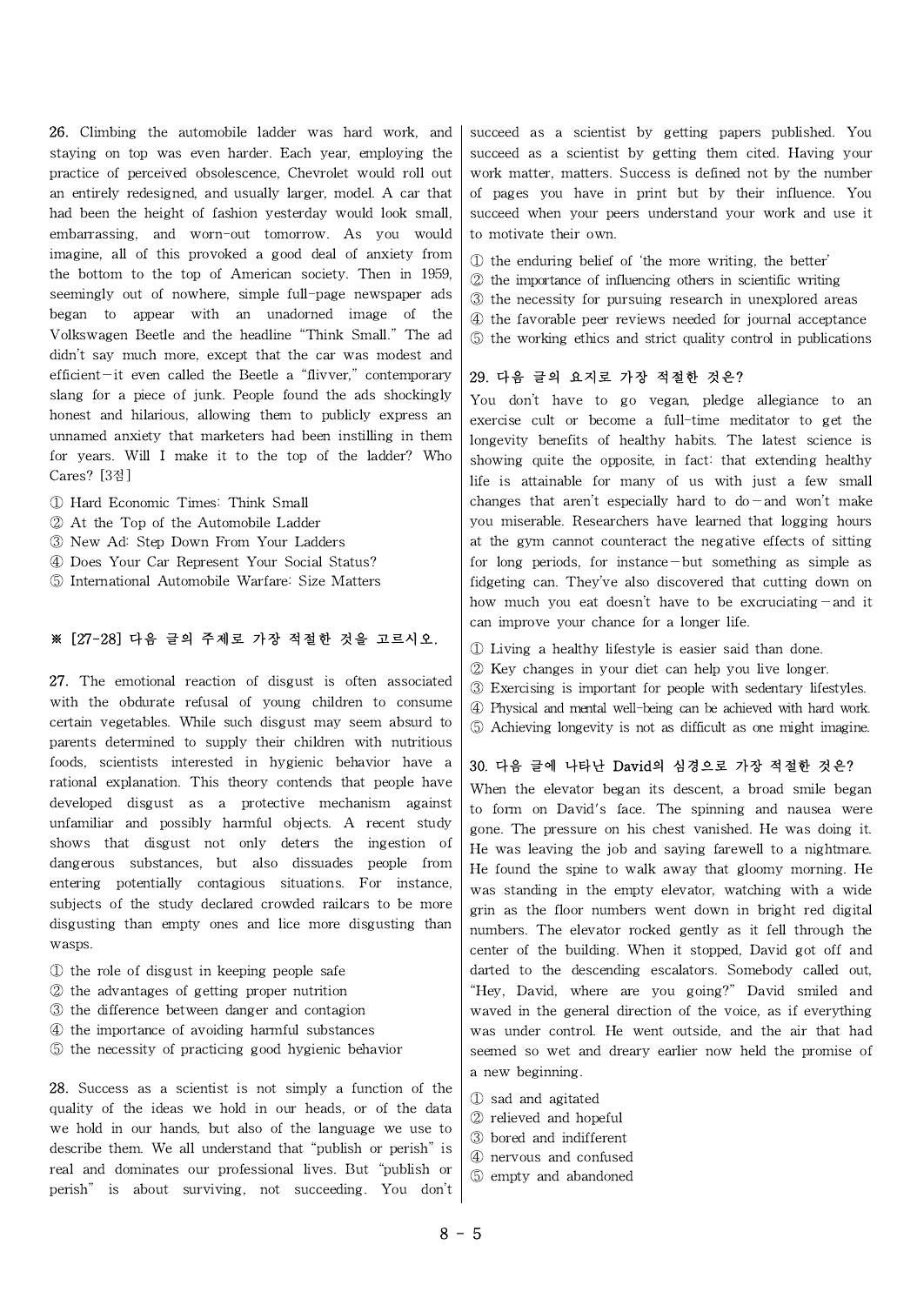## ※ [31-32] 다음 글에서 전체 흐름과 관계없는 문장을 고르시오.

31. Pasta's ethnic roots have been long debated. ① Many theories have been put forward, some notably far-fetched. ② An enduring myth, based on the writings of the 13th-century explorer Marco Polo, that pasta was brought to Italy from China, rose from a misinterpretation of a famous passage in Polo's Travels. ③ In it, Polo mentions a tree from which something like pasta was made. ④ It was probably the sago palm, which produces a starchy food that resembles, but is not pasta. ⑤ This tree, native to Asia, provided undeniable evidence that Pasta originated in China.

32. Another difference in the concept of justice lies in various societies' ideas of what laws are. In the West, people consider "laws" quite different from "customs." There is also a great contrast between "sins" (breaking religious laws) and "crimes" (breaking laws of the government). ① In many non-Western cultures, however, there is little separation of customs, laws, and religious beliefs; in other cultures, these three may be quite separate from one another, but still very much different from those in the West. ② For these reasons, an action may be considered a crime in one country but be socially acceptable in others. ③ For instance, although a thief is viewed as a criminal in much of the world, in a small village where there is considerable communal living and sharing of objects, the word thief may have little meaning. ④ In small villages, everyone, in a sense, becomes a judge; in such societies, social disapproval of people's activities can serve both as considerable communal living and sharing of objects, the word thief may have little meaning.  $\bigoplus$  In small villages, everyone, in a sense, becomes a judge; in such societies, social disapproval of people's activities ca word thief may have little meaning.  $\overline{\Phi}$  In small villages, everyone, in a sense, becomes a judge; in such societies, social disapproval of people's activities can serve both as powerful punishment for and as strong d asking is simply considered an impolite person. [3점]

## 33. 글의 흐름으로 보아, 주어진 문장이 들어가기에 가장 적절한 곳은? [3점]

Humans also automatically adjust their behavior to blend with the people around them.

When you interact with other people, you are quite likely to find yourself mimicking them in certain ways. ( ① ) You may, for example, unconsciously match your friends' speech patterns and accents. ( ② ) Social psychologists labeled this type of mimicry the chameleon effect. ( $\circled{3}$ ) Chameleons  $\circled{1}$  [A] - [C] - [B] automatically change their color to blend in with their  $\mathcal{B}[B] - [C] - [A]$ environment. ( ④ ) It is speculated that this form of mimicry functions as a type of "social glue."  $( \circled{5} )$  By producing identical motor gestures, people make themselves more similar to the other individuals around them.

## 34. 다음 글의 내용을 한 문장으로 나타낼 때, 빈칸 (A)와 (B)에 들어갈 말로 가장 적절한 것은?

Just thinking that a particular brand's products are

especially effective may have a kind of placebo effect, researchers have found. In a series of studies, participants received nearly identical tools for skill tests in golf and math. The only difference: Half of the putters bore Nike labels, while half of the earplug sets given to test takers were said to have been made by 3M. Those who thought they were using a Nike putter indeed needed fewer putts, on average, to sink a ball, and participants who thought they had 3M earplugs during the math test answered more questions correctly. It was also found that those with the lowest initial confidence in their abilities seemed to gain the most from the subtle upgrade.

| participants on tests was _<br>believed they were using more |                      |                    | (A)<br>(B) | Studies showed that, on average, the performance of<br>when they<br>brands. |  |
|--------------------------------------------------------------|----------------------|--------------------|------------|-----------------------------------------------------------------------------|--|
| (A)                                                          |                      | $\vert B \rangle$  |            |                                                                             |  |
| ① enhanced                                                   | $\sim$ $\sim$ $\sim$ | generic            |            |                                                                             |  |
| ② enhanced                                                   | $\ldots$             | athletic           |            |                                                                             |  |
| ③ enhanced                                                   |                      | $\cdots$ prominent |            |                                                                             |  |

35. 주어진 글 다음에 이어질 글의 순서로 가장 적절한 것은? From all the meals you've shared with family and friends, you are probably aware that people have very different taste preferences.

④ diminished … popular ⑤ diminished … ordinary

[A] The group of individuals who have considerably more than an average number of taste buds are called supertasters. The variations in the density of taste buds on different people's tongues appear to be genetic. Women are much more likely than men to be supertasters.

[B] In fact, the foods mothers eat change the flavor of amniotic fluid, so some food preferences may be shaped in utero. However, people also show remarkable differences in the numbers of taste buds they possess.

[C] Some people love spicy food, for example, whereas others shudder at the thought of a hot pepper. Some preferences are explained by differences in the flavors people experience quite early in life.

\*in utero: 자궁 내에

 $\circled{2}$  [B] - [A] - [C]  $\circled{4}$  [C] - [A] - [B] ⑤ [C] - [B] - [A]

#### ※ [36-37] 다음 글을 읽고 물음에 답하시오.

So effective was the mass conversion to the new engineering values that even when the depression hit in 1929, Americans continued to defend the technological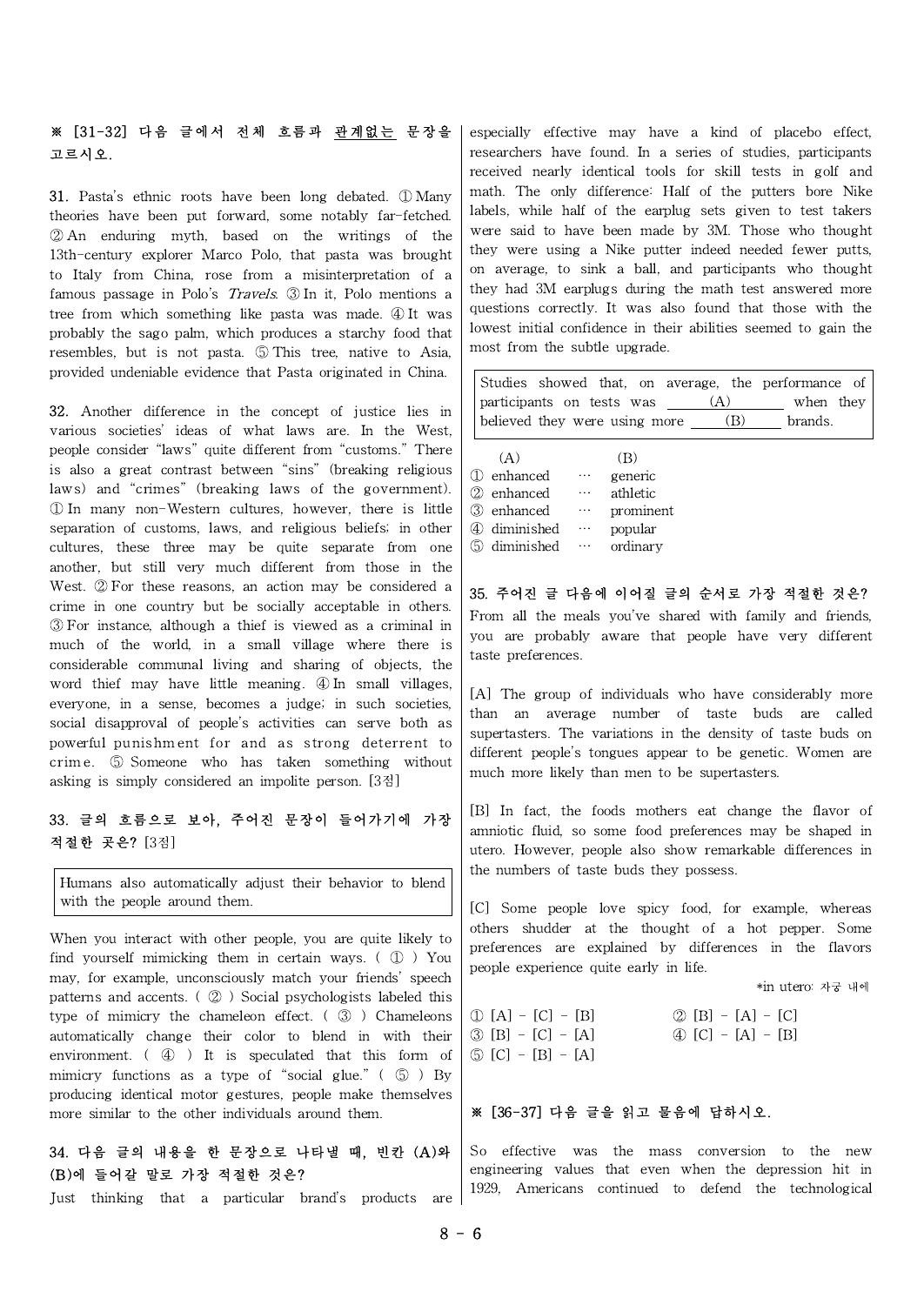vision. ( ① ) They chose instead to vent their anger and fear against greedy businessmen who, in their mind, had undermined and thwarted the lofty aims and goals of the nation's new heroes—the engineers. ( ② ) Quite a few Americans agreed with the earlier criticism of economist and social theorist Thorstein Veblen. He contended in 1921 that only by entrusting the nation's economy to the professional engineers—whose noble standards stood above pecuniary and parochial concerns—could the economy be saved and the country transformed into a new Eden. ( $\circled{3}$ ) Internal bickering among its leaders led to a splintering of the movement into warring factions. ( ④ ) Then too, Hitler's meteoric rise to power and the Third Reich's fanatical obsession with technological efficiency gave many social thinkers second thoughts about the Technocrats' call for a technological dictatorship in the United States. ( ⑤ ) The technological world view suffered an even more critical setback in 1945 when U.S. airplanes dropped atomic bombs on Japanese cities: the entire world was abruptly forced to look at the dark side of the techno-utopian vision. The postwar generation was the first to live with the constant reminder of modern technology's awesome power to destroy as well as create the future.

## 36. 윗글의 흐름으로 보아, 주어진 문장이 들어가기에 가장 적절한 곳은?

But the success of technocracy was to be short-lived.

## 37. 윗글의 주제로 가장 적절한 것을 고르시오.

① the technocratic vision and its downfall

- ② the brief honeymoon for democracy and technology
- ③ the inevitable arrival of the technological world view
- ④ the belligerent approach of Technocrats for a better society
- ⑤ the imbalance between the bright and dark sides of technocracy

#### ※ [38-39] 다음 글을 읽고 물음에 답하시오.

Even before there is a nation or other organized community to take over from the victims of aggression and their families the responsibility for catching and punishing aggressors, customs evolve that alleviate some of the problems of revenge practices. Among these is the principle of retribution, that is, exact retaliation for a wrong—an eye for an eye. Rather than being bloodthirsty, which is the modern connotation of the word, retribution reduces the likelihood of overreactions (your life for my eye) that are likely to engender feuds. Another  $(A)$  principle is "composition" (blood money), whereby the victim or the victim's family is required, or at least encouraged, to accept payment in compensation for an injury, discharging the injurer's liability. A transfer of money or goods is less costly to society as a whole than an act of violence, which

besides inflicting a net social loss rather than merely transferring wealth from one person to another may provoke further violence. Another  $\qquad$  (B) institution is bilateral kinship. Icelanders reckoned kinship through both the father and the mother (many societies reckon it only through the father and some only through the mother). This not only increased the credibility of revenge as a deterrent to aggression by strengthening the family; it made it more likely that a disputant would have kin on both sides of the dispute. The *Iliad* hints at the further possibility that pity and empathy might limit the savagery of revenge.

## 38. 윗글의 빈칸 (A)와 (B)에 공통으로 들어갈 말로 가장 적 절한 것은? [3점]

- ① modifying
- ② penalizing
- ③ conflicting
- ④ moderating
- ⑤ captivating

### 39. 윗글의 내용과 일치하는 것은?

- ① 국가가 가해자를 처벌할 책임을 맡기 전 보복은 주로 폭력으로 이루어졌다.
- ② '눈에는 눈' 원칙은 피해자의 과잉대응 가능성을 줄였다.
- ③ 피해자에 대한 물질적인 보상은 공동체가 담당했다.
- ④ 부모는 가족 구성원의 폭력에 대한 책임을 질 필요가 없었다.
- ⑤ 연민이나 공감은 보복의 가능성을 줄이는 데 도움이 되지 않 았다.

#### ※ [40-42] 다음 글을 읽고 물음에 답하시오.

[A] Many states have laws requiring individuals to wear a helmet while riding a motorcycle. These laws are frequently challenged, on the grounds that their sole purpose is to protect cyclists from injuring themselves.

[B] In college I had a motorcycle-riding friend who steadfastly refused to wear a helmet. He had been ridiculed so often by the rest of us for his foolishness that  $(a)$  he developed a rather eloquent defense that went something like this: "Look, I'm tired of this bourgeois life; I'm out for a little adventure, that's why I ride a bike in the first place. I want it to be dangerous; the thrill is the risk. And the more I risk, the bigger the thrill."

[C] It would seem from the episode that the helmet–free motorcyclist is engaged in other–regarding conduct after all. It is not that the public cares much about what happens to the motorcyclist; we care about the costs to the rest of us that flow from daredevil behavior. Not everyone's lifestyle is equal in terms of the burden or tax (b) he places on public resources. My reckless pal seems a particularly extreme example of an egoist asking the public to support his choice, not just leave (c) him alone.